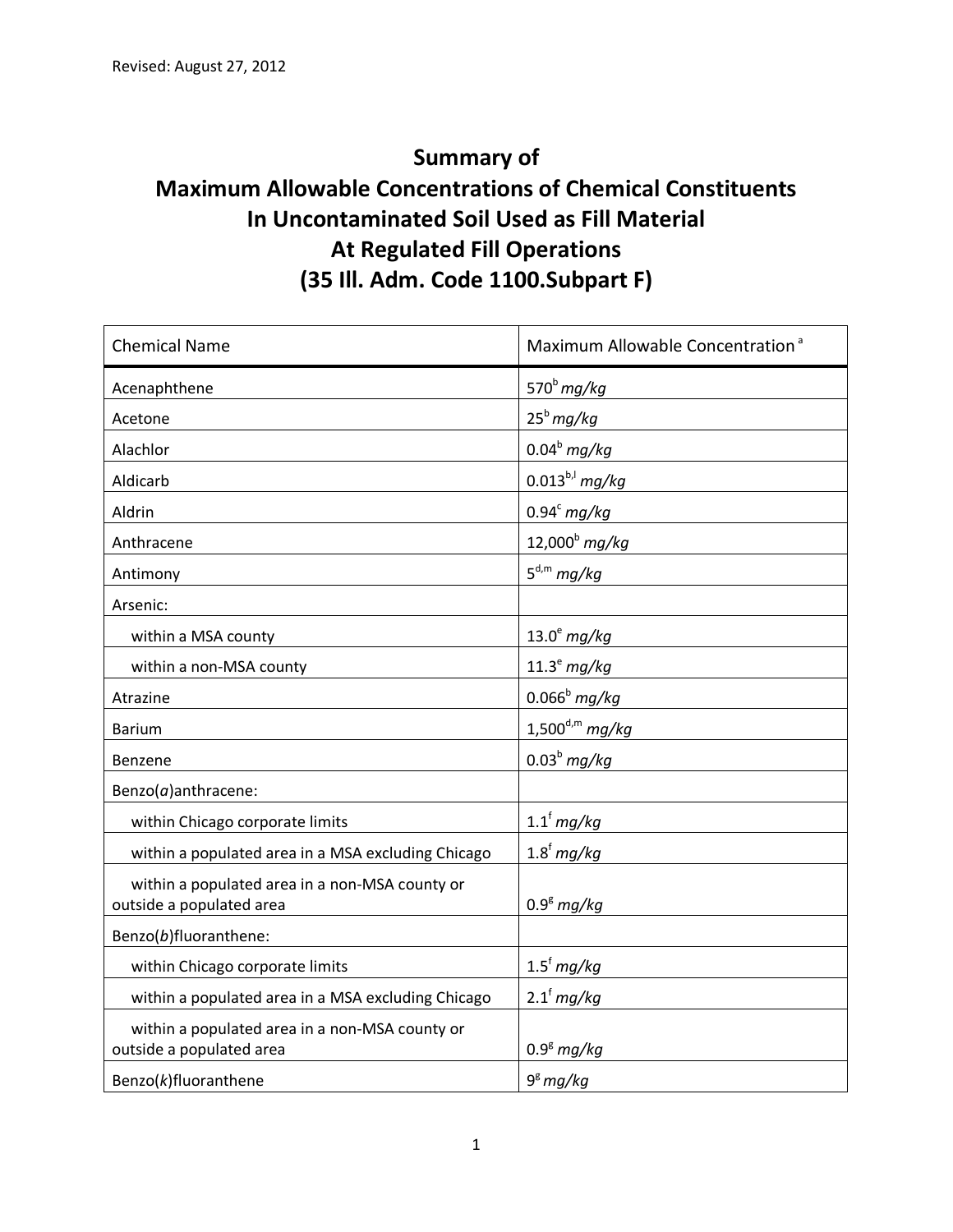| <b>Chemical Name</b>                               | Maximum Allowable Concentration <sup>a</sup> |
|----------------------------------------------------|----------------------------------------------|
| <b>Benzoic Acid</b>                                | $400d$ mg/kg                                 |
| Benzo(a)pyrene:                                    |                                              |
| within Chicago corporate limits                    | $1.3†$ mg/kg                                 |
| within a populated area in a MSA excluding Chicago | $2.1†$ mg/kg                                 |
| within a populated area in a non-MSA county        | $0.98f$ mg/kg                                |
| outside a populated area                           | $0.09^8$ mg/kg                               |
| Beryllium                                          | $22^{d,m}$ mg/kg                             |
| Bis(2-chloroethyl)ether                            | $0.66^c$ mg/kg                               |
| Bis(2-ethylhexyl)phthalate                         | $46^{\rm g}$ mg/kg                           |
| Boron                                              | $40^{h,m}$ mg/kg                             |
| Bromodichloromethane (Dichlorobromomethane)        | $0.6b$ mg/kg                                 |
| Bromoform                                          | $0.8b$ mg/kg                                 |
| <b>Butanol</b>                                     | $17^b$ mg/kg                                 |
| Butyl benzyl phthalate                             | 930 $^{\dagger}$ mg/kg                       |
| Cadmium                                            | 5.2 $d,m$ mg/kg                              |
| Calcium                                            | ني_                                          |
| Carbazole                                          | $0.6b$ mg/kg                                 |
| Carbofuran                                         | $0.22^{b,1}$ mg/kg                           |
| Carbon disulfide                                   | $9g$ mg/kg                                   |
| Carbon tetrachloride                               | $0.07^b$ mg/kg                               |
| Chlordane                                          | $1.8g$ mg/kg                                 |
| Chloride                                           | $4,000^{h,m}$ mg/kg                          |
| 4-Chloroaniline (p-Chloroaniline)                  | $0.7^b$ mg/kg                                |
| Chlorobenzene (Monochlorobenzene)                  | $1b$ mg/kg                                   |
| Chlorodibromomethane (Dibromochloromethane)        | $0.4b$ mg/kg                                 |
| Chloroform                                         | $0.3g$ mg/kg                                 |
| 2-Chlorophenol                                     | $1.5^d$ mg/kg                                |
| Chromium, total                                    | $21^{\text{d,m}}$ mg/kg                      |
| Chrysene                                           | $88^8$ mg/kg                                 |
| Cobalt                                             | $20^{h,m}$ mg/kg                             |
| Copper                                             | $2,900^8$ mg/kg                              |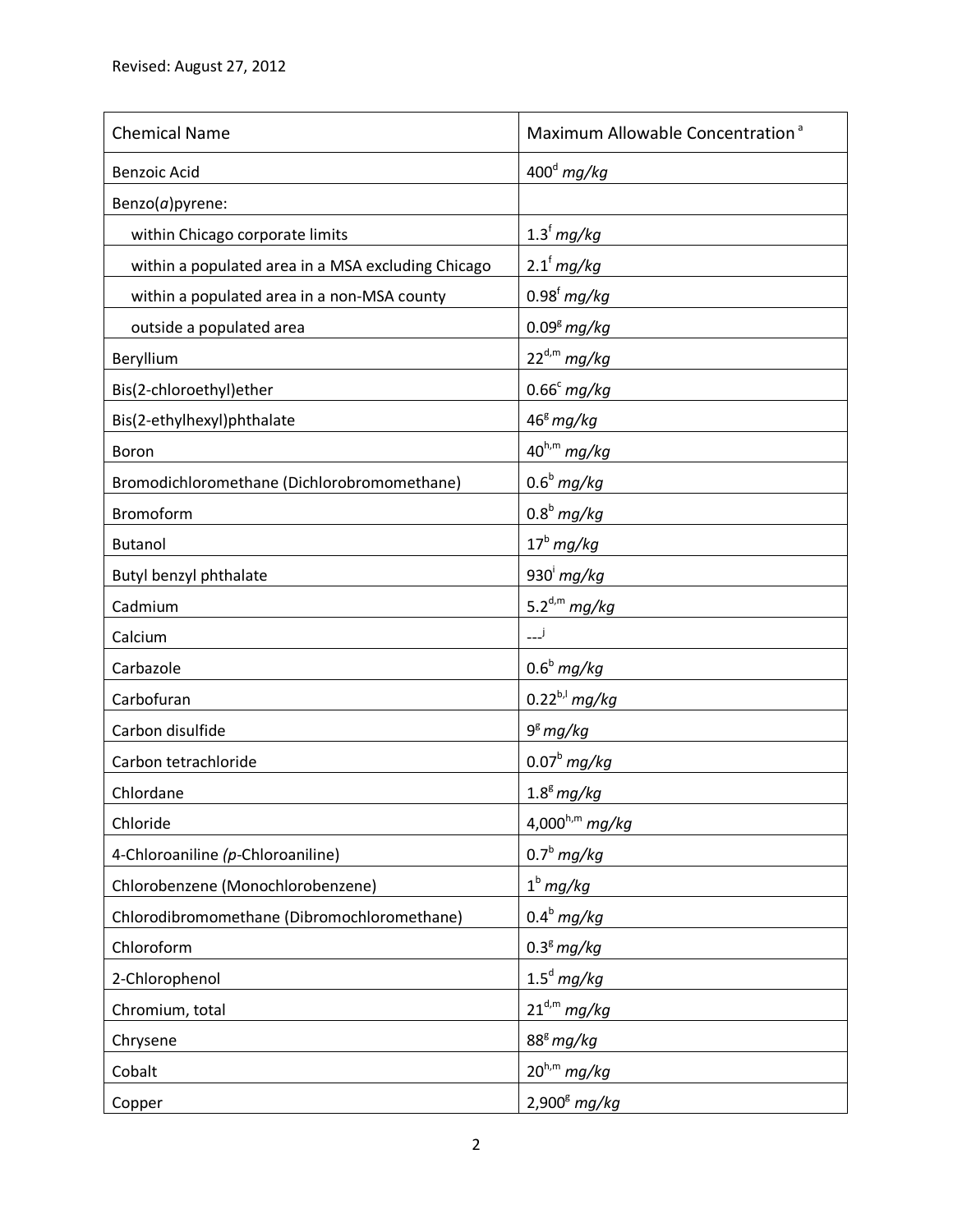| <b>Chemical Name</b>                                     | Maximum Allowable Concentration <sup>a</sup> |
|----------------------------------------------------------|----------------------------------------------|
| Cyanide                                                  | $40^{d,m}$ mg/kg                             |
| $2,4-D$                                                  | $1.5^b$ mg/kg                                |
| Dalapon                                                  | $0.85^b$ mg/kg                               |
| <b>DDD</b>                                               | $3g$ mg/kg                                   |
| <b>DDE</b>                                               | $2^8$ mg/kg                                  |
| <b>DDT</b>                                               | $2^8$ mg/kg                                  |
| Dibenzo $(a,h)$ anthracene:                              |                                              |
| within Chicago corporate limits                          | $0.20f$ mg/kg                                |
| within a populated area in a MSA excluding Chicago       | $0.42f$ mg/kg                                |
| within a populated area in a non-MSA county              | $0.15f$ mg/kg                                |
| outside a populated area                                 | $0.09g$ mg/kg                                |
| 1,2-Dibromo-3-chloropropane                              | $0.002^b$ mg/kg                              |
| 1,2-Dibromoethane (Ethylene dibromide)                   | $0.005c$ mg/kg                               |
| Di-n-butyl phthalate                                     | $2,300^{\circ}$ mg/kg                        |
| 1,2-Dichlorobenzene (o - Dichlorobenzene)                | $17^b$ mg/kg                                 |
| 1,4-Dichlorobenzene ( $p$ – Dichlorobenzene)             | $2^b$ mg/kg                                  |
| 3,3'-Dichlorobenzidine                                   | $1.3^c$ mg/kg                                |
| 1,1-Dichloroethane                                       | $23^b$ mg/kg                                 |
| 1,2-Dichloroethane (Ethylene dichloride)                 | $0.02b$ mg/kg                                |
| 1,1-Dichloroethylene                                     | $0.06b$ mg/kg                                |
| cis-1,2-Dichloroethylene                                 | $0.4^b$ mg/kg                                |
| trans-1,2-Dichloroethylene                               | $0.7b$ mg/kg                                 |
| 2,4-Dichlorophenol                                       | $0.48^d$ mg/kg                               |
| 1,2-Dichloropropane                                      | $0.03^b$ mg/kg                               |
| 1,3-Dichloropropene (1,3-Dichloropropylene, cis + trans) | $0.005^c$ mg/kg                              |
| Dieldrin                                                 | $0.603^c$ mg/kg                              |
| Diethyl phthalate                                        | $470^b$ mg/kg                                |
| 2,4-Dimethylphenol                                       | $9^b$ mg/kg                                  |
| 2,4-Dinitrophenol                                        | $3.3^c$ mg/kg                                |
| 2,4-Dinitrotoluene                                       | $0.25^c$ mg/kg                               |
| 2,6-Dinitrotoluene                                       | $0.26^c$ mg/kg                               |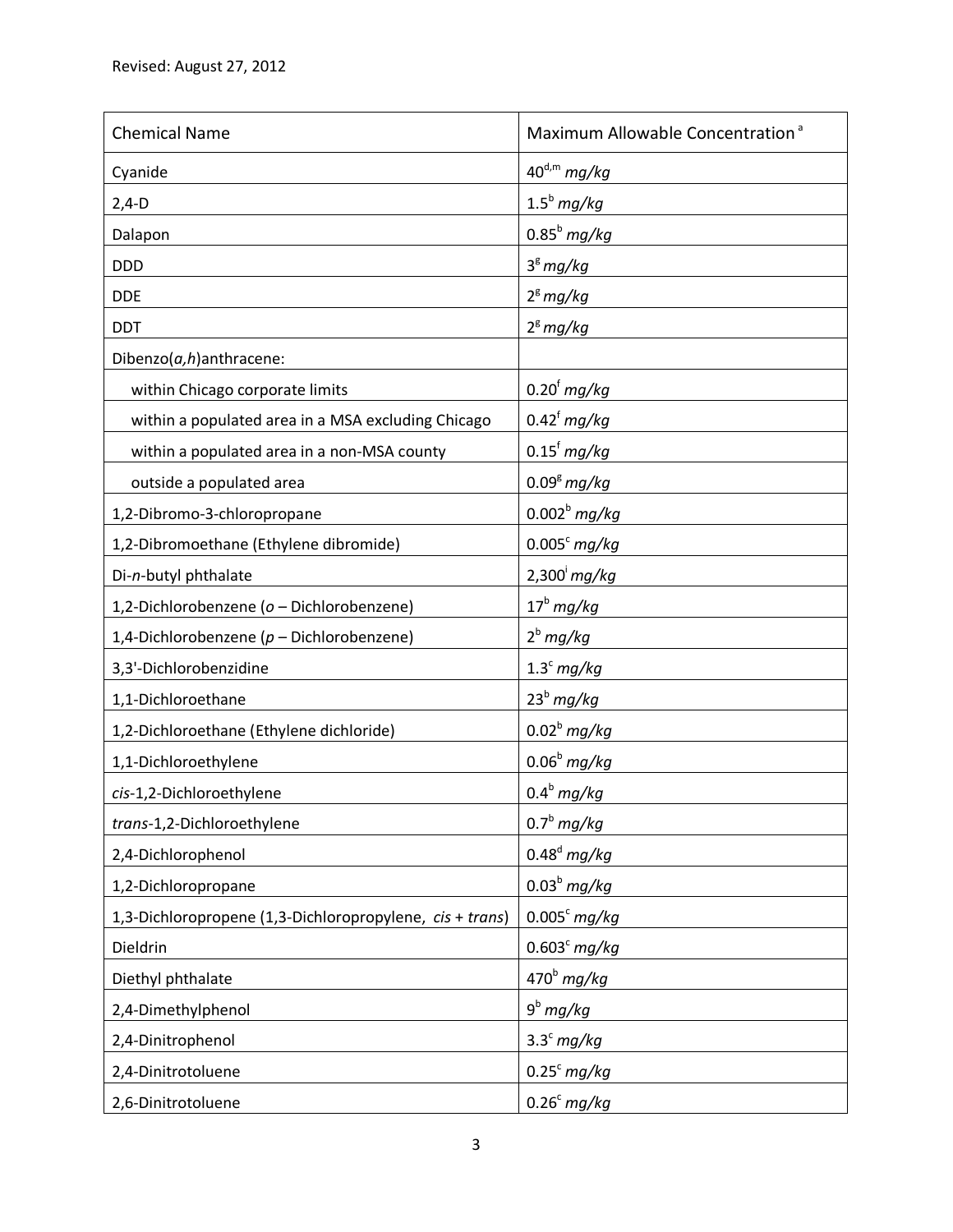| <b>Chemical Name</b>                                                                                          | Maximum Allowable Concentration <sup>a</sup> |
|---------------------------------------------------------------------------------------------------------------|----------------------------------------------|
| Dinoseb                                                                                                       | $0.25d$ mg/kg                                |
| Di-n-octyl phthalate                                                                                          | $1,600^8$ mg/kg                              |
| Endosulfan                                                                                                    | $18^b$ mg/kg                                 |
| Endothall                                                                                                     | $0.4^{b,l}$ mg/kg                            |
| Endrin                                                                                                        | $1^{\text{b}}$ mg/kg                         |
| Ethylbenzene                                                                                                  | $13^b$ mg/kg                                 |
| Fluoranthene                                                                                                  | $3,1008$ mg/kg                               |
| Fluorene                                                                                                      | 560 $b$ mg/kg                                |
| Fluoride                                                                                                      | $80^{h,m}$ mg/kg                             |
| Heptachlor                                                                                                    | $0.871^{\circ}$ mg/kg                        |
| Heptachlor epoxide                                                                                            | $1.005c$ mg/kg                               |
| Hexachlorobenzene                                                                                             | $0.4^8$ mg/kg                                |
| Alpha-HCH (alpha-BHC)                                                                                         | $0.0074c$ mg/kg                              |
| Gamma-HCH (Lindane)                                                                                           | $0.009b$ mg/kg                               |
| Hexachlorocyclopentadiene                                                                                     | $1.18$ mg/kg                                 |
| Hexachloroethane                                                                                              | $0.5^b$ mg/kg                                |
| Indeno $(1,2,3-c,d)$ pyrene:                                                                                  |                                              |
| within a populated area in a MSA excluding Chicago                                                            | $1.6f$ mg/kg                                 |
| within Chicago corporate limits or within a populated<br>area in a non-MSA county or outside a populated area | $0.9g$ mg/kg                                 |
| Iron:                                                                                                         |                                              |
| within a MSA county                                                                                           | $15,900^{e,m}$ mg/kg                         |
| within a non-MSA county                                                                                       | $15,000^{e,m}$ mg/kg                         |
| Isophorone                                                                                                    | $8^b$ mg/kg                                  |
| Lead                                                                                                          | $107^{\text{d,m}}$ mg/kg                     |
| Magnesium                                                                                                     | 325,000 <sup>g</sup> mg/kg                   |
| Manganese:                                                                                                    |                                              |
| within a MSA county                                                                                           | $636^{e,m}$ mg/kg                            |
| within a non-MSA county                                                                                       | 630 $e^{m}$ mg/kg                            |
| Mercury:                                                                                                      |                                              |
| elemental                                                                                                     | $0.1g,n$ mg/kg                               |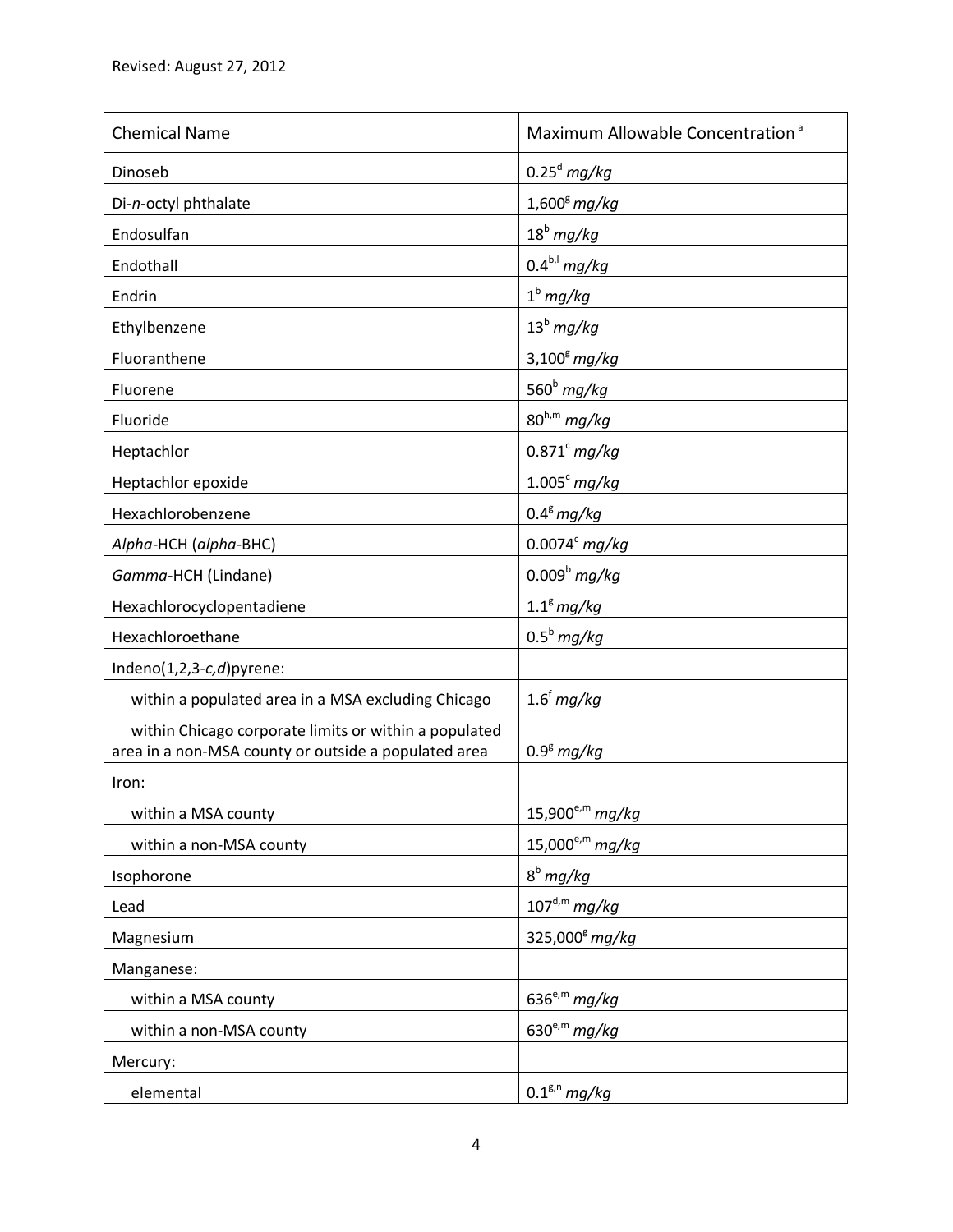| <b>Chemical Name</b>                    | Maximum Allowable Concentration <sup>a</sup> |
|-----------------------------------------|----------------------------------------------|
| Mercury:                                |                                              |
| ionic                                   | $0.89^{d,m,n}$ mg/kg                         |
| Methoxychlor                            | $160b$ mg/kg                                 |
| Methyl bromide (Bromomethane)           | $0.2^b$ mg/kg                                |
| Methyl tertiary-butyl ether             | $0.32b$ mg/kg                                |
| Methylene chloride (Dichloromethane)    | $0.02b$ mg/kg                                |
| 2-Methylphenol (o - Cresol)             | $15^b$ mg/kg                                 |
| Naphthalene                             | $1.8^g$ mg/kg                                |
| Nickel                                  | $100^{d,m}$ mg/kg                            |
| Nitrate as N                            | $200^{h,m}$ mg/kg                            |
| Nitrobenzene                            | $0.26^c$ mg/kg                               |
| N-Nitrosodiphenylamine                  | $1b$ mg/kg                                   |
| N-Nitrosodi-n-propylamine               | $0.0018^c$ mg/kg                             |
| Pentachlorophenol                       | $0.02d$ mg/kg                                |
| Phenol                                  | $100b$ mg/kg                                 |
| Phosphorus                              | ن___                                         |
| Picloram                                | $2^b$ mg/kg                                  |
| Polychlorinated biphenyls (PCBs)        | $1^k mg/kg$                                  |
| Potassium                               | ني_                                          |
| Pyrene                                  | $2,300^8$ mg/kg                              |
| Selenium                                | $1.3^{d,m}$ mg/kg                            |
| Silver                                  | $4.4^{d,m}$ mg/kg                            |
| Simazine                                | $0.04b$ mg/kg                                |
| Sodium                                  | نی۔                                          |
| Styrene                                 | $4^b$ mg/kg                                  |
| Sulfate                                 | 8,000 $h,m$ mg/kg                            |
| Tetrachloroethylene (Perchloroethylene) | $0.06b$ mg/kg                                |
| Thallium                                | $2.6^{d,m}$ mg/kg                            |
| Toluene                                 | $12^b$ mg/kg                                 |
| Toxaphene                               | $0.6^8$ mg/kg                                |
| 2,4,5-TP (Silvex)                       | $11^d$ mg/kg                                 |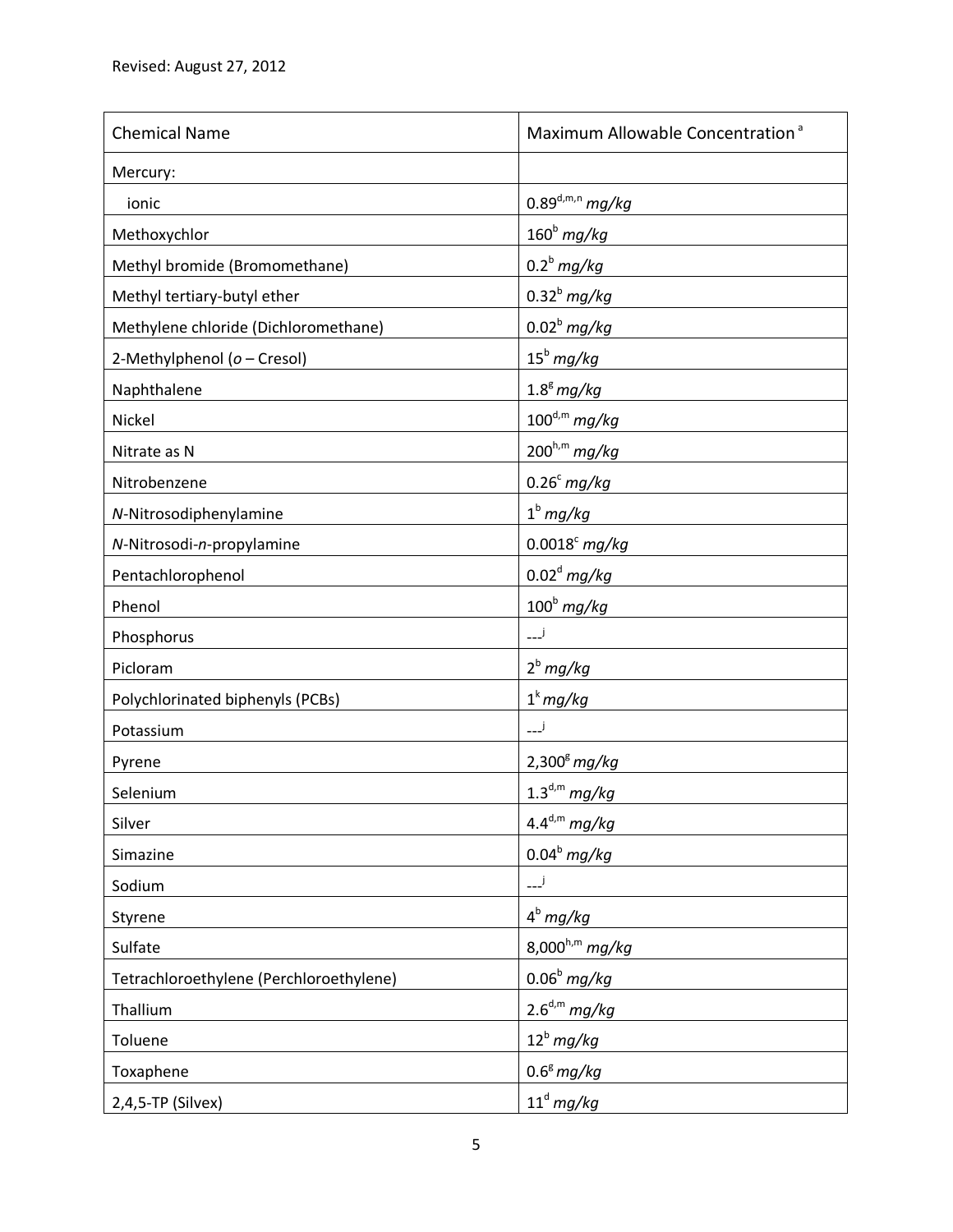| <b>Chemical Name</b>   | Maximum Allowable Concentration <sup>a</sup> |
|------------------------|----------------------------------------------|
| 1,2,4-Trichlorobenzene | $5^b$ mg/kg                                  |
| 1,1,1-Trichloroethane  | $2^b$ mg/kg                                  |
| 1,1,2-Trichloroethane  | $0.02b$ mg/kg                                |
| Trichloroethylene      | $0.06b$ mg/kg                                |
| 2,4,5-Trichlorophenol  | $26d$ mg/kg                                  |
| 2,4,6-Trichlorophenol  | $0.66^c$ mg/kg                               |
| Vanadium               | $5508$ mg/kg                                 |
| Vinyl acetate          | $10^8 \, mg/kg$                              |
| Vinyl chloride         | $0.01b$ mg/kg                                |
| m-Xylene               | $6.4^8$ mg/kg                                |
| o-Xylene               | $6.58$ mg/kg                                 |
| p-Xylene               | $5.9g$ mg/kg                                 |
| Xylenes (total)        | $5.68$ mg/kg                                 |
| Zinc                   | 5,100 $d,m$ mg/kg                            |

<sup>a</sup> = Concentrations are the results after using methods described in 35 IAC 1100.Subpart F for determining the Maximum Allowable Concentrations of chemical constituents in uncontaminated soils used as fill material at regulated fill operations.

<sup>b</sup> = Value is the TACO Class I Soil Component of the Groundwater Ingestion Exposure Route concentration (35 IAC 742.Appendix B, Tables A and B).

 $c$  = Value is the TACO-defined Acceptable Detection Limit (ADL) for the chemical in soil.

<sup>d</sup> = Value is the lowest TACO Class I concentration between column range 6.25 to 6.64 and column range 8.75 to 9.0 from the pH-Specific Soil Remediation Objectives table for Inorganic and Ionizing Organic Chemicals for the Soil Component of the Groundwater Ingestion Route (35 IAC 742.Appendix B, Table C). (See 35 IAC 1100.605(a)(2); 1100.605(a)(3)(A)).

<sup>e</sup> = Value is the location-specific allowable concentration based upon TACO-defined background values for inorganic chemicals (35 IAC 742.Appendix A, Table G). The location of the fill site determines the allowable concentration. Two background locations are defined; one for counties that are designated as Metropolitan Statistical Areas (MSA) (see Board Note, 35 IAC 742.Appendix A, Table G), the other for counties designated as a non-MSA.

<sup>f</sup> = Value is the location-specific allowable concentration based upon TACO-defined background values for polynuclear aromatic hydrocarbon chemicals (35 IAC 742. Appendix A, Table H). The location of the fill site determines the allowable concentration. Three background locations are defined; one for areas within the corporate limits of the City of Chicago, another for populated areas (defined at 35 IAC